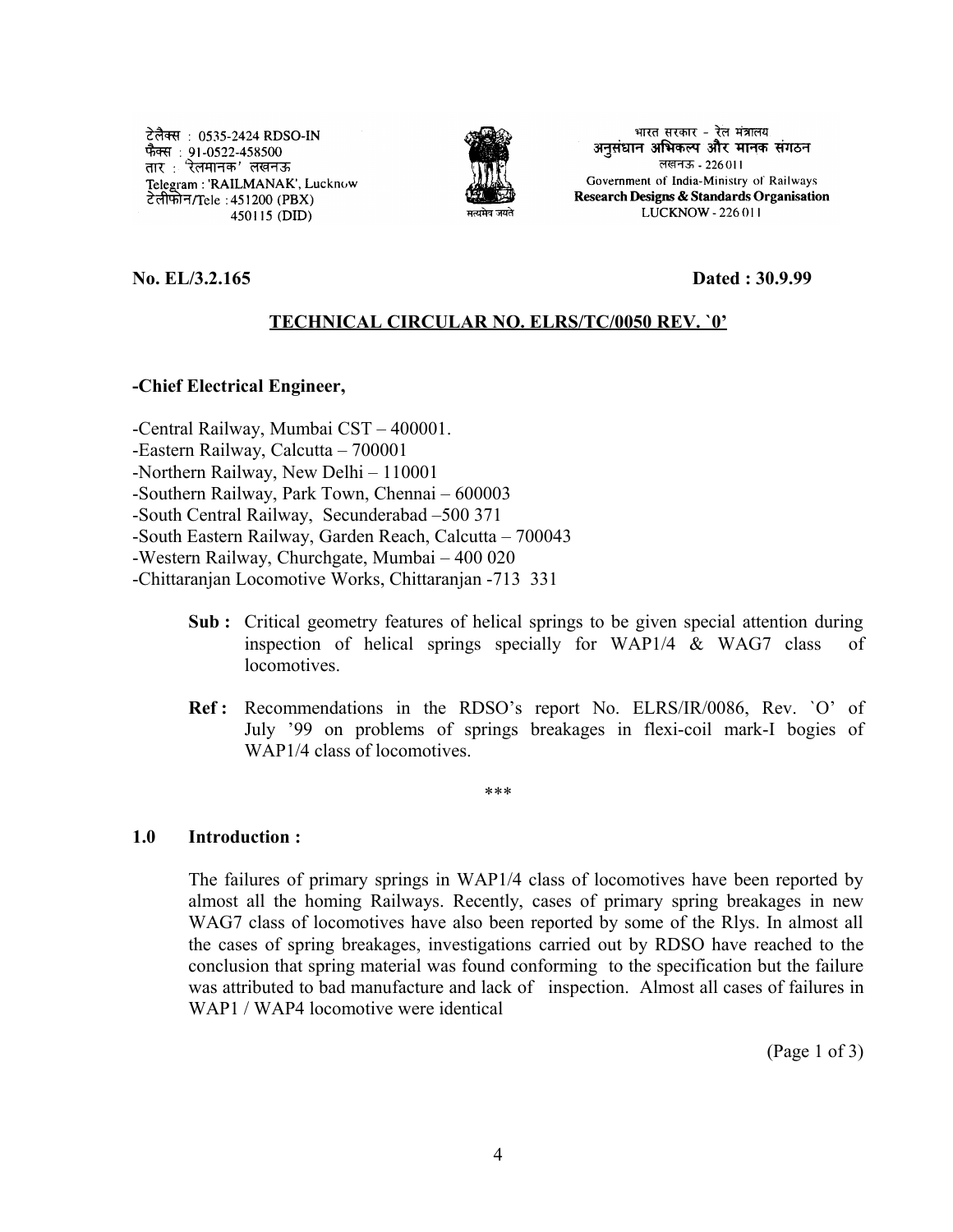In the way that in all cases, the breakage had taken place at first active turn due to fatigue originated due to notch formation as a result of tip of the ineffective coil biting into the first active coil. The correct configuration is that the tip should be rounded and should not bite, instead the contact has to be line contact over minimum  $1/3<sup>rd</sup>$  of mean dia of spring i.e. minimum 48 mm for primary spring of WAP1/WAP4 and not the point contact as is found in all the point contact as is found in all the cases. RDSO in their report referenced above has `touched upon the salient inspection and manufacturing clauses of the RDSO's specification for springs which are to be paid special attention. These salient clauses in RDSO's specification for springs were further verified with the drgs. Of imported helical springs of three phase locomotives ( WAP5/WAG9) and were found true. This technical circular aims at reiterating the above salient clauses of RDSO's specification for springs so that Rlys. Can ensure their follow up during inspection and routine maintenance in the Sheds:

2.0 Salient Geometry Features of Helical Springs to be given special attention during Inspection :

**(Ref : RDSO's Specification No. WD-01-HLS-94 of May '95)**

**Clause 2.7 :** Both the end faces of the spring should be ground to ensure square seating of the spring. The ends should not have any sharp edges/burrs. (They are to be rounded off). The actual ground end surface shall be atleast 75% of the meancoil circumference of the spring. The end faces of the spring should not have blue marks due to end grinding as the same leads totemper brittleness.

## **Extract From Clause 2.6.3 :**

The end gap between the tip and the adjacent effective coil should be such that the tip does not bite the effective coil under load as well as under no load.

**Clause 3.2.2 :** The tip thickness of finished springs shall not be less than 1/4th of the nominal bar dia up to 33 mm and  $1/5<sup>th</sup>$  beyond 33 mm. It is to be ensured that the tip thickness of the finished spring does not in any way, affect the load test requirement given in the drawing.

**Clause 3.3** : The pitch of the coils shall be sufficiently uniform so that when the spring is compressed to a height representing a deflection of 85% of nominal total travel, none of the coils shall be in contact with one another, excluding the inactive end coils. It should be ensured that as and when contact between the inefective coils and the adjacent effective coils is made, it should occur over a minimum length of  $1/3<sup>rd</sup>$  of the mean coil dia of the spring.

(Page 2 of 3)